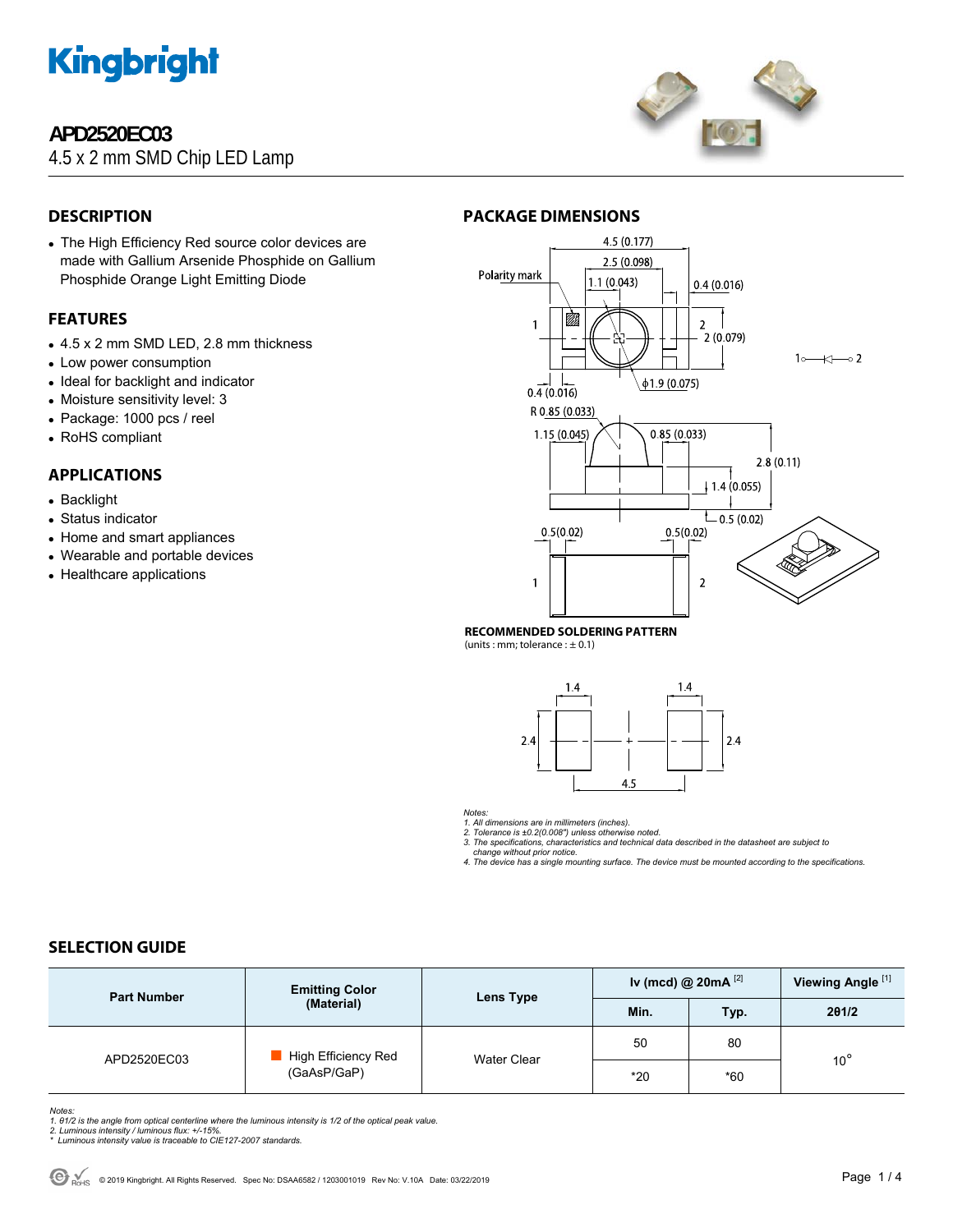# **Kingbright**

### **ELECTRICAL / OPTICAL CHARACTERISTICS at TA=25°C**

| <b>Parameter</b>                                    | Symbol                     |                            | Value          |                          |      |
|-----------------------------------------------------|----------------------------|----------------------------|----------------|--------------------------|------|
|                                                     |                            | <b>Emitting Color</b>      | Typ.           | Max.                     | Unit |
| Wavelength at Peak Emission $I_F$ = 20mA            | $\Lambda_{\rm peak}$       | <b>High Efficiency Red</b> | 627            | $\overline{\phantom{a}}$ | nm   |
| Dominant Wavelength $I_F = 20 \text{mA}$            | $\lambda_{\text{dom}}$ [1] | <b>High Efficiency Red</b> | 617            | $\overline{\phantom{a}}$ | nm   |
| Spectral Bandwidth at 50% Φ REL MAX<br>$I_F = 20mA$ | Δλ                         | <b>High Efficiency Red</b> | 45             | $\overline{\phantom{a}}$ | nm   |
| Capacitance                                         | С                          | High Efficiency Red        | 15             | $\overline{\phantom{a}}$ | pF   |
| Forward Voltage $I_F = 20mA$                        | $V_F$ <sup>[2]</sup>       | High Efficiency Red        | $\overline{2}$ | 2.5                      | v    |
| Reverse Current ( $V_R$ = 5V)                       | l <sub>R</sub>             | <b>High Efficiency Red</b> |                | 10                       | μA   |

*Notes:* 

1. The dominant wavelength (λd) above is the setup value of the sorting machine. (Tolerance λd : ±1nm. )<br>2. Forward voltage: ±0.1V.<br>3. Wavelength value is traceable to CIE127-2007 standards.<br>4. Excess driving current and /

| ABSOLUTE MAXIMUM RATINGS at $T_A = 25^{\circ}C$ |  |
|-------------------------------------------------|--|
|-------------------------------------------------|--|

| <b>Parameter</b>                        | Symbol                  | Value          | Unit        |
|-----------------------------------------|-------------------------|----------------|-------------|
| Power Dissipation                       | $P_D$                   | 75             | mW          |
| Reverse Voltage                         | $V_R$                   | 5              | $\vee$      |
| Junction Temperature                    | $T_j$                   | 125            | $^{\circ}C$ |
| <b>Operating Temperature</b>            | $T_{op}$                | $-40$ to $+85$ | $^{\circ}C$ |
| Storage Temperature                     | $T_{\text{stg}}$        | $-40$ to $+85$ | $^{\circ}C$ |
| DC Forward Current                      | $I_F$                   | 30             | mA          |
| <b>Peak Forward Current</b>             | $I_{FM}$ <sup>[1]</sup> | 160            | mA          |
| Electrostatic Discharge Threshold (HBM) | ۰                       | 8000           | $\vee$      |

Notes:<br>1. 1/10 Duty Cycle, 0.1ms Pulse Width.<br>2. Relative humidity levels maintained between 40% and 60% in production area are recommended to avoid the build-up of static electricity – Ref JEDEC/JESD625-A and JEDEC/J-STD-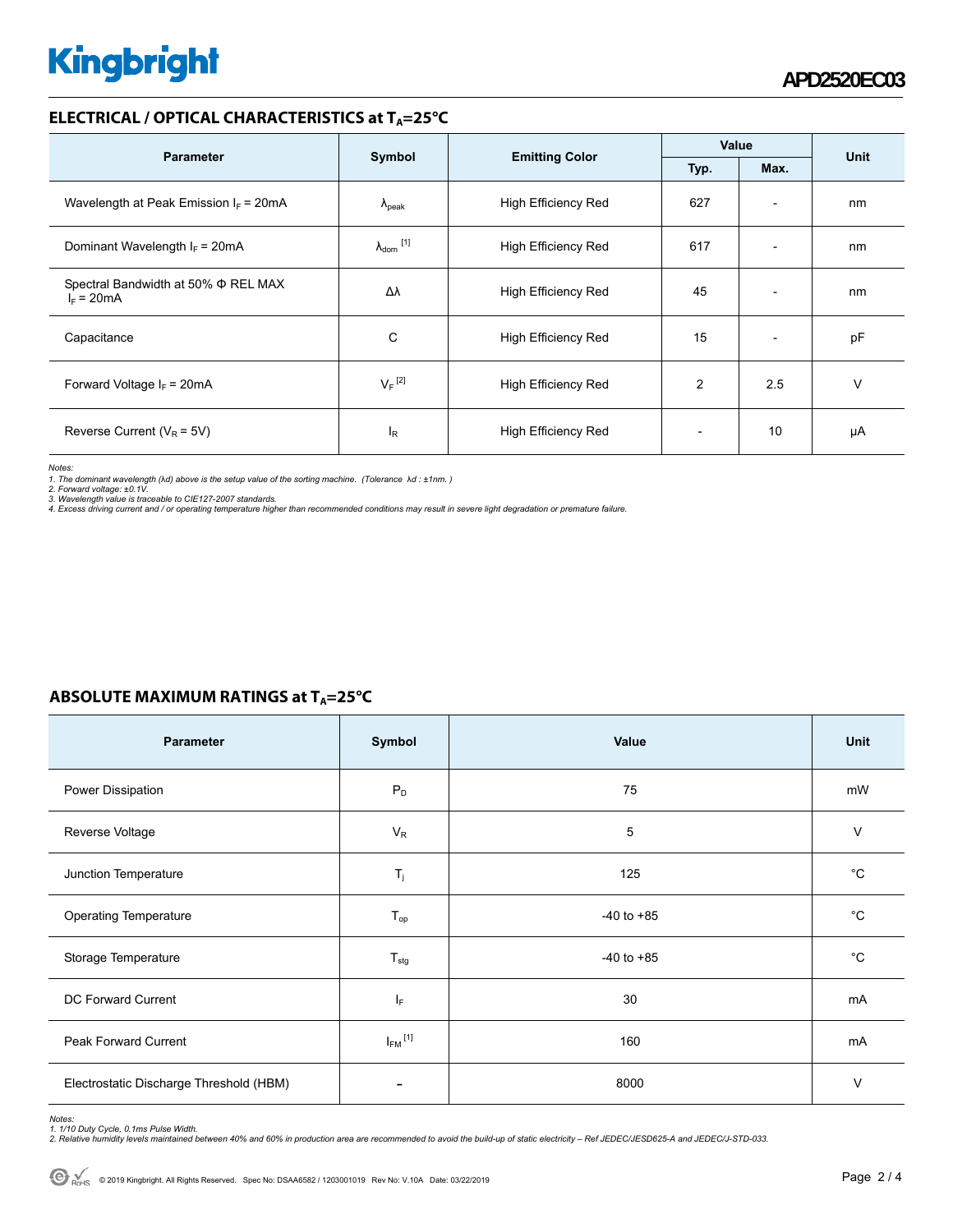# **Kingbright**

## **TECHNICAL DATA**

## **RELATIVE INTENSITY vs. WAVELENGTH**



#### **SPATIAL DISTRIBUTION**



# **Luminous Intensity vs. Forward Current** 2.5 Luminous intensity normalised at Luminous intensity normalised at  $T_a = 25 °C$ 2.0

0 10 20 30 40 50

Forward current (mA)

0.0 0.5 1.0 1.5

20 mA

### **HIGH EFFICIENCY RED**



# **Ambient Temperature**



#### **REFLOW SOLDERING PROFILE for LEAD-FREE SMD PROCESS**

1.5 1.7 1.9 2.1 2.3 2.5

Forward voltage (V)



Forward current (mA)

Forward current (mA)

 $T_a = 25 °C$ 

**Forward Current vs. Forward Voltage**

*Notes: 1. Don't cause stress to the LEDs while it is exposed to high temperature. 2. The maximum number of reflow soldering passes is 2 times.* 

*3. Reflow soldering is recommended. Other soldering methods are not recommended as they might cause damage to the product.* 

#### **TAPE SPECIFICATIONS** (units : mm)



**REEL DIMENSION** (units : mm)



 $16.55 \pm 0.2$  $\phi$ 178 $\pm$ 1  $13.7 \pm 0.2$ 

 $\bigodot$ <sub>RoHS</sub> © 2019 Kingbright. All Rights Reserved. Spec No: DSAA6582 / 1203001019 Rev No: V.10A Date: 03/22/2019